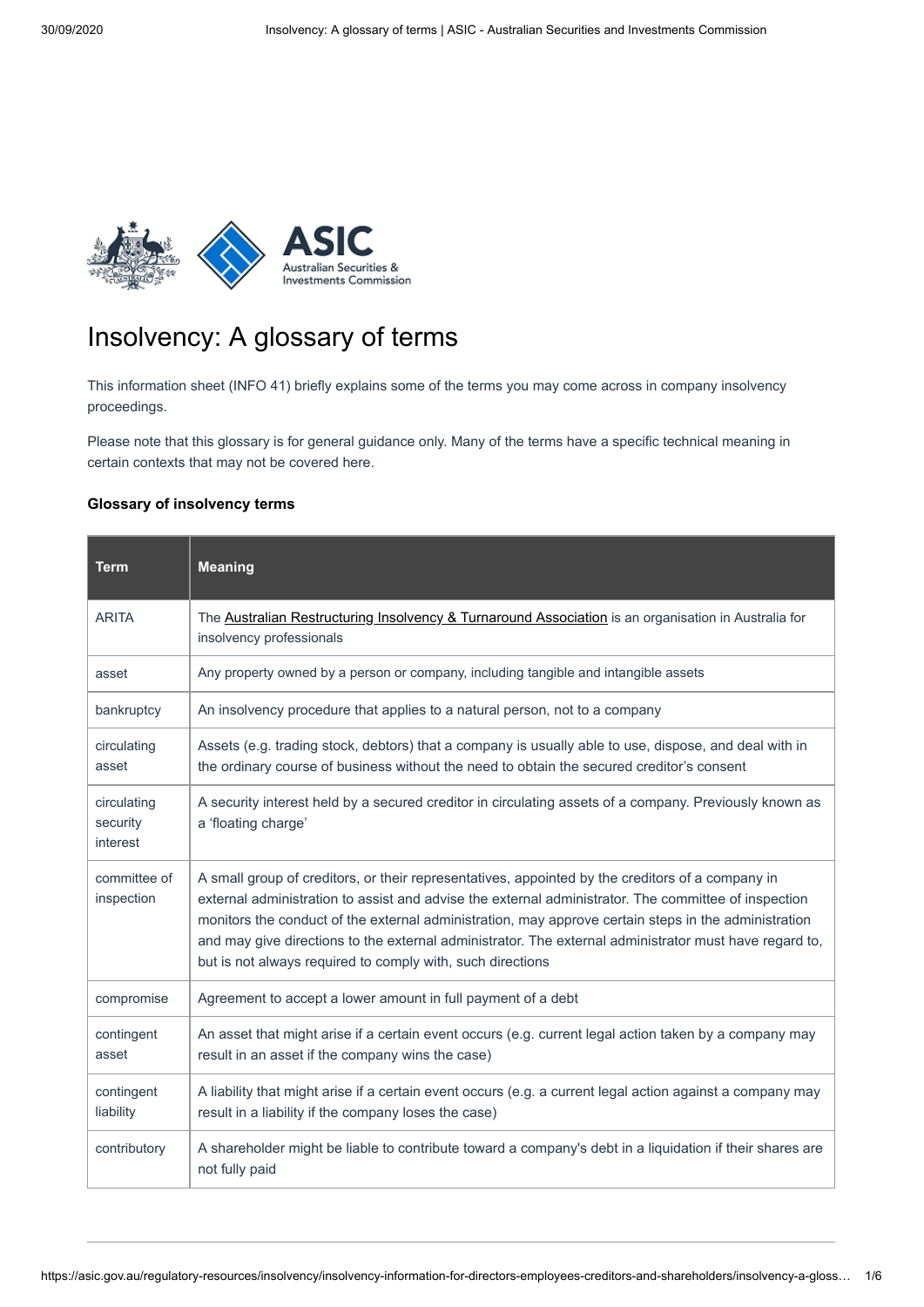| <b>Term</b>                                 | <b>Meaning</b>                                                                                                                                                                                                                                                                                                                                                                                                                                                                                                                                 |
|---------------------------------------------|------------------------------------------------------------------------------------------------------------------------------------------------------------------------------------------------------------------------------------------------------------------------------------------------------------------------------------------------------------------------------------------------------------------------------------------------------------------------------------------------------------------------------------------------|
| controller                                  | A person appointed by a secured creditor to deal with assets subject to a security interest. This<br>includes a receiver and a receiver and manager                                                                                                                                                                                                                                                                                                                                                                                            |
| controllership                              | When a person appointed by a secured creditor to deal with assets subject to a security interest, is<br>dealing with a company's assets that are subject to that person's control (i.e. an appointment of a<br>controller)                                                                                                                                                                                                                                                                                                                     |
| court<br>liquidation                        | A liquidation that starts as a result of court order, made after an application to the court, usually by a<br>creditor of the company                                                                                                                                                                                                                                                                                                                                                                                                          |
| creditor                                    | A person who is owed money                                                                                                                                                                                                                                                                                                                                                                                                                                                                                                                     |
| creditor-<br>defeating<br>disposition       | The disposition of property:<br>• for less than the market value of the property or the best price reasonably obtainable, and<br>• which prevents, hinders or significantly delays the property from becoming available to benefit<br>creditors in the winding up                                                                                                                                                                                                                                                                              |
| creditors' trust                            | A separate legal arrangement to deal with creditor claims. Creditor claims are often transferred to a<br>creditors' trust as part of a deed of company arrangement                                                                                                                                                                                                                                                                                                                                                                             |
| creditors'<br>voluntary<br>liquidation      | A liquidation for insolvent companies, initiated by the company's director(s) and shareholders                                                                                                                                                                                                                                                                                                                                                                                                                                                 |
| debenture                                   | A document acknowledging that a company undertakes to repay a sum of money lent to the company<br>by the holder of the document                                                                                                                                                                                                                                                                                                                                                                                                                |
| debenture<br>trustee                        | The debenture trustee undertakes a range of functions on behalf of debenture holders, including<br>acting as a liaison between the issuer company and the debenture holders                                                                                                                                                                                                                                                                                                                                                                    |
| debt                                        | An amount owed                                                                                                                                                                                                                                                                                                                                                                                                                                                                                                                                 |
| debtor                                      | A person who owes a debt                                                                                                                                                                                                                                                                                                                                                                                                                                                                                                                       |
| declaration of<br>indemnities               | A declaration that must be provided to creditors by a voluntary administrator or a liquidator in a<br>creditors' voluntary liquidation informing creditors about any indemnities given to the voluntary<br>administrator or liquidator to cover fees or other debts incurred by them in acting as a voluntary<br>administrator or a liquidator of the company. The declaration provides information to allow creditors to<br>decide whether they wish to replace the voluntary administrator or liquidator over concerns about<br>independence |
| declaration of<br>relevant<br>relationships | A declaration that a voluntary administrator or a liquidator must provide in a creditors' voluntary<br>liquidation informing creditors about certain relationships. The declaration provides information to<br>allow creditors to decide whether they wish to replace the voluntary administrator or liquidator over<br>concerns about independence                                                                                                                                                                                            |
| deed<br>administrator                       | The external administrator appointed to oversee a deed of company arrangement                                                                                                                                                                                                                                                                                                                                                                                                                                                                  |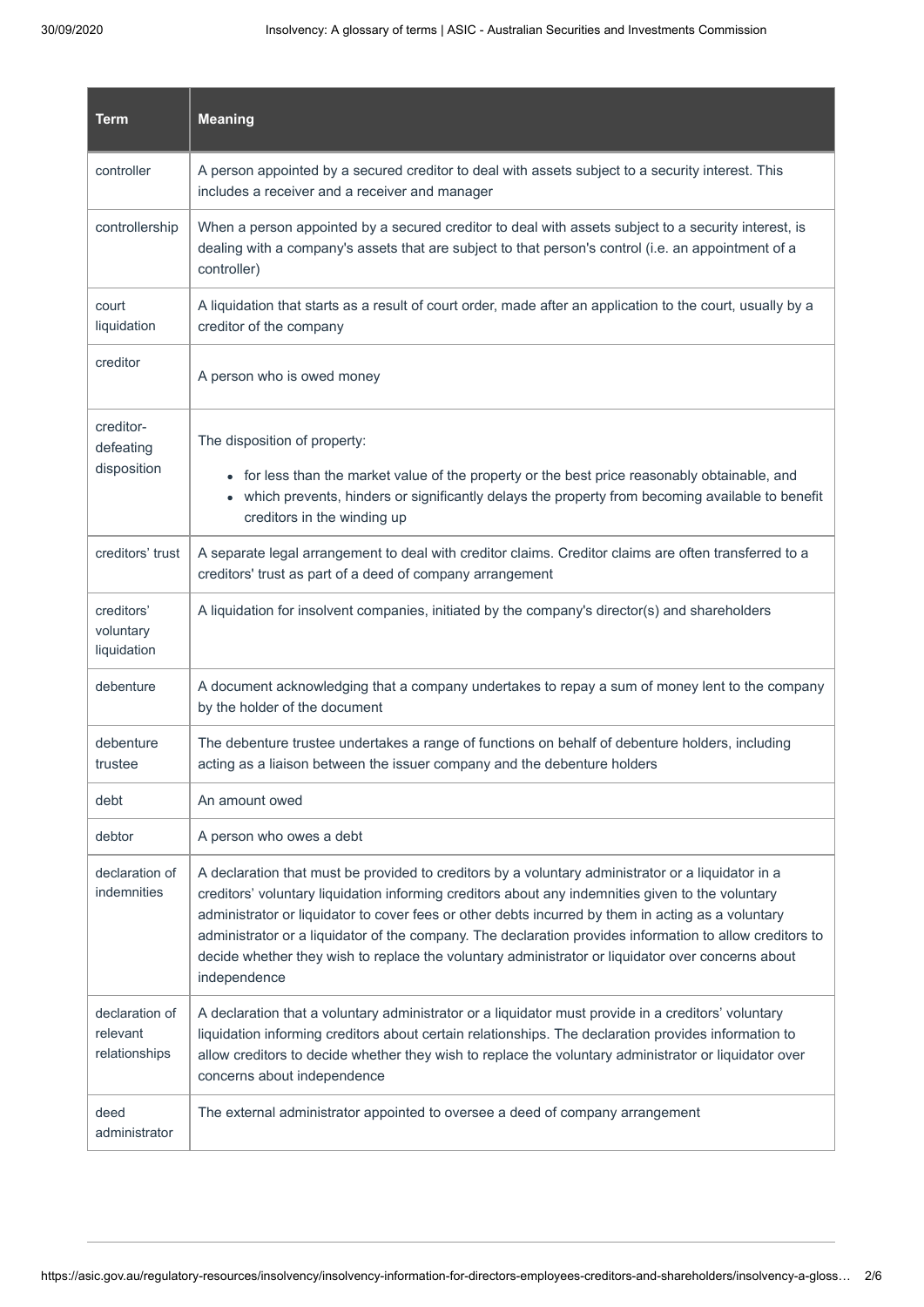| <b>Term</b>                       | <b>Meaning</b>                                                                                                                                                                                                                                                                                                                                                                                                                                                 |
|-----------------------------------|----------------------------------------------------------------------------------------------------------------------------------------------------------------------------------------------------------------------------------------------------------------------------------------------------------------------------------------------------------------------------------------------------------------------------------------------------------------|
| deed of<br>company<br>arrangement | A binding arrangement between a company and its creditors governing how the company's affairs will<br>be dealt with. It may be agreed as a result of the company entering a voluntary administration. It aims<br>to maximise the chances of the company, or as much as possible of its business, continuing, or to<br>provide a better return for creditors than an immediate winding up of the company, or both                                               |
| director                          | A natural person appointed as a director of a company who is then responsible for directing and<br>managing the affairs of a company. This also includes a shadow director                                                                                                                                                                                                                                                                                     |
| dividend                          | A share of the profit of a solvent company paid to shareholders. Also used to describe a sum paid to<br>creditors out of the assets of an insolvent company                                                                                                                                                                                                                                                                                                    |
| eligible<br>employee<br>creditor  | A creditor (including the Australian Taxation Office for superannuation guarantee charge) who, in a<br>winding up of a company, would normally be paid their employment related entitlements ahead of<br>(known as "priority") other unsecured debts. These creditors have a special right to vote on a deed of<br>company arrangement proposal that seeks to modify the priority payment order                                                                |
| eligible<br>unsecured<br>creditor | A creditor entitled to have a say in a pooling determination made by a liquidator. The term generally<br>covers the external unsecured creditors of a group of companies, but excludes debts owing between<br>companies in the pooled group. A pooling determination relates to a decision to treat the affairs of a<br>group of companies as if it were a single external administration                                                                      |
| excluded<br>employee              | An employee who has also been a director of the company, or a relative of a director, at any time in<br>the 12 months before the appointment of an external administrator. Excluded employees are only<br>entitled to limited priority for repayment of their outstanding entitlements                                                                                                                                                                         |
| external<br>administrator         | A defined term for a registered liquidator formally appointed to control the affairs of a company and its<br>property. Includes a provisional liquidator, liquidator, voluntary administrator and an administrator of a<br>deed of company arrangement. It does not include receivers or controllers                                                                                                                                                           |
| external<br>administration        | Companies under external administration include companies in voluntary administration, provisional<br>liquidation, liquidation or subject to deed of company arrangement. It does not include companies<br>under receivership or controllership                                                                                                                                                                                                                |
| <b>FEG</b>                        | The Fair Entitlements Guarantee - an Australian Government payment scheme administered by the<br>Attorney-General's Department to assist employees who have lost their jobs as a result of their<br>employer's liquidation or bankruptcy and are owed employee entitlements. The FEG operates in<br>relation to claims for assistance for certain unpaid entitlements for all employer liquidations and<br>bankruptcies that occur on or after 5 December 2012 |
| indemnity                         | An agreement between the external administrator and a third party to cover some or all of the fees<br>and other debts incurred by the external administrator                                                                                                                                                                                                                                                                                                   |
| insolvent                         | Unable to pay all debts when they fall due for payment                                                                                                                                                                                                                                                                                                                                                                                                         |
| intangible<br>asset               | An asset with no identifiable physical form (e.g. a contractual right, copyrights, patents and goodwill)                                                                                                                                                                                                                                                                                                                                                       |
| liability                         | A legal obligation to pay                                                                                                                                                                                                                                                                                                                                                                                                                                      |
| liquidator                        | A person appointed to administer the liquidation of a company                                                                                                                                                                                                                                                                                                                                                                                                  |
| managing<br>controller            | A managing controller is a receiver and manager, or any other controller who has functions or powers<br>of management of the company                                                                                                                                                                                                                                                                                                                           |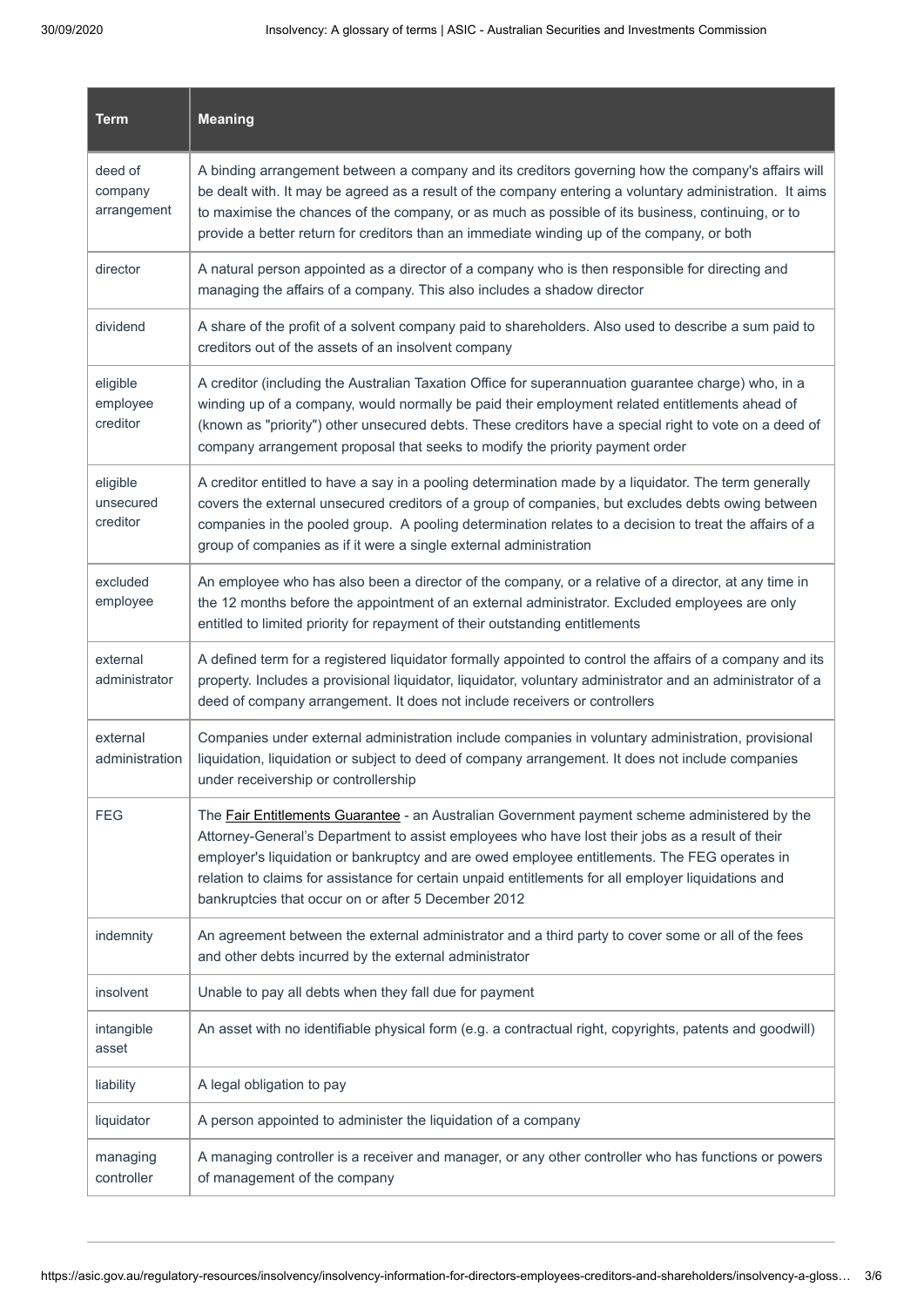| <b>Term</b>                             | <b>Meaning</b>                                                                                                                                                                                                                                                                                                                                                                                                                                                                                       |
|-----------------------------------------|------------------------------------------------------------------------------------------------------------------------------------------------------------------------------------------------------------------------------------------------------------------------------------------------------------------------------------------------------------------------------------------------------------------------------------------------------------------------------------------------------|
| member (of a<br>company)                | A shareholder                                                                                                                                                                                                                                                                                                                                                                                                                                                                                        |
| members'<br>voluntary<br>liquidation    | A liquidation for solvent companies, initiated by the company's shareholders                                                                                                                                                                                                                                                                                                                                                                                                                         |
| non-circulating<br>assets               | Assets that the company may not dispose of without the consent of the secured creditor                                                                                                                                                                                                                                                                                                                                                                                                               |
| non-circulating<br>security<br>interest | A security interest held by a secured creditor in non-circulating assets of a company                                                                                                                                                                                                                                                                                                                                                                                                                |
| officer (of a<br>company)               | A director, secretary or external administrator (in most cases) of the company                                                                                                                                                                                                                                                                                                                                                                                                                       |
| poll (of<br>creditors)                  | A voting procedure where the chair of the meeting must consider both the number of creditors voting<br>the same way and the value of their debts in deciding if a resolution is approved or not                                                                                                                                                                                                                                                                                                      |
| pooling                                 | The practice of treating the affairs of a group of companies as if it were a single external<br>administration                                                                                                                                                                                                                                                                                                                                                                                       |
| prescribed<br>provisions                | Provisions that the Corporations Act 2001 (Corporations Act) takes to be included in a deed of<br>company arrangement, unless the deed specifically excludes them                                                                                                                                                                                                                                                                                                                                    |
| priority                                | The order set down by the Corporations Act for the payment of unsecured creditors of an insolvent<br>company by an external administrator                                                                                                                                                                                                                                                                                                                                                            |
| priority<br>creditor                    | An unsecured creditor entitled to be paid ahead of other creditors (e.g. employees)                                                                                                                                                                                                                                                                                                                                                                                                                  |
| proof of debt                           | A prescribed form creditors complete setting out details of their claim against the company, including<br>how the debt arose and the amount claimed                                                                                                                                                                                                                                                                                                                                                  |
| provisional<br>liquidator               | A registered liquidator appointed by the court to preserve a company's assets until the court decides a<br>winding-up application                                                                                                                                                                                                                                                                                                                                                                    |
| proxy                                   | In an external administration a creditor or a shareholder can appoint someone else to represent them<br>at a meeting. Usually a proxy attends and votes on behalf of the creditor or member who appointed<br>them                                                                                                                                                                                                                                                                                    |
| proxy form                              | A form that creditors or shareholders must complete to appoint a proxy for a creditors' or<br>shareholders' meeting                                                                                                                                                                                                                                                                                                                                                                                  |
| public<br>examination                   | An external administrator, ASIC or a person authorised by ASIC can apply to court to question an<br>externally administered company's directors or any other person who may be able to give information<br>about the affairs of the company                                                                                                                                                                                                                                                          |
| realise                                 | Convert assets into cash, often by selling them                                                                                                                                                                                                                                                                                                                                                                                                                                                      |
| receiver                                | A registered liquidator appointed by a secured creditor to realise enough of the assets subject to their<br>security interest to repay the secured debt. Less commonly, a court may appoint a receiver to protect<br>the assets or to carry out specific tasks. When ASIC refers to receivers, we mean receivers, receivers<br>and managers and managing controllers (e.g. a person who has control of company property to<br>enforce a debt owed by the company or a person appointed by the court) |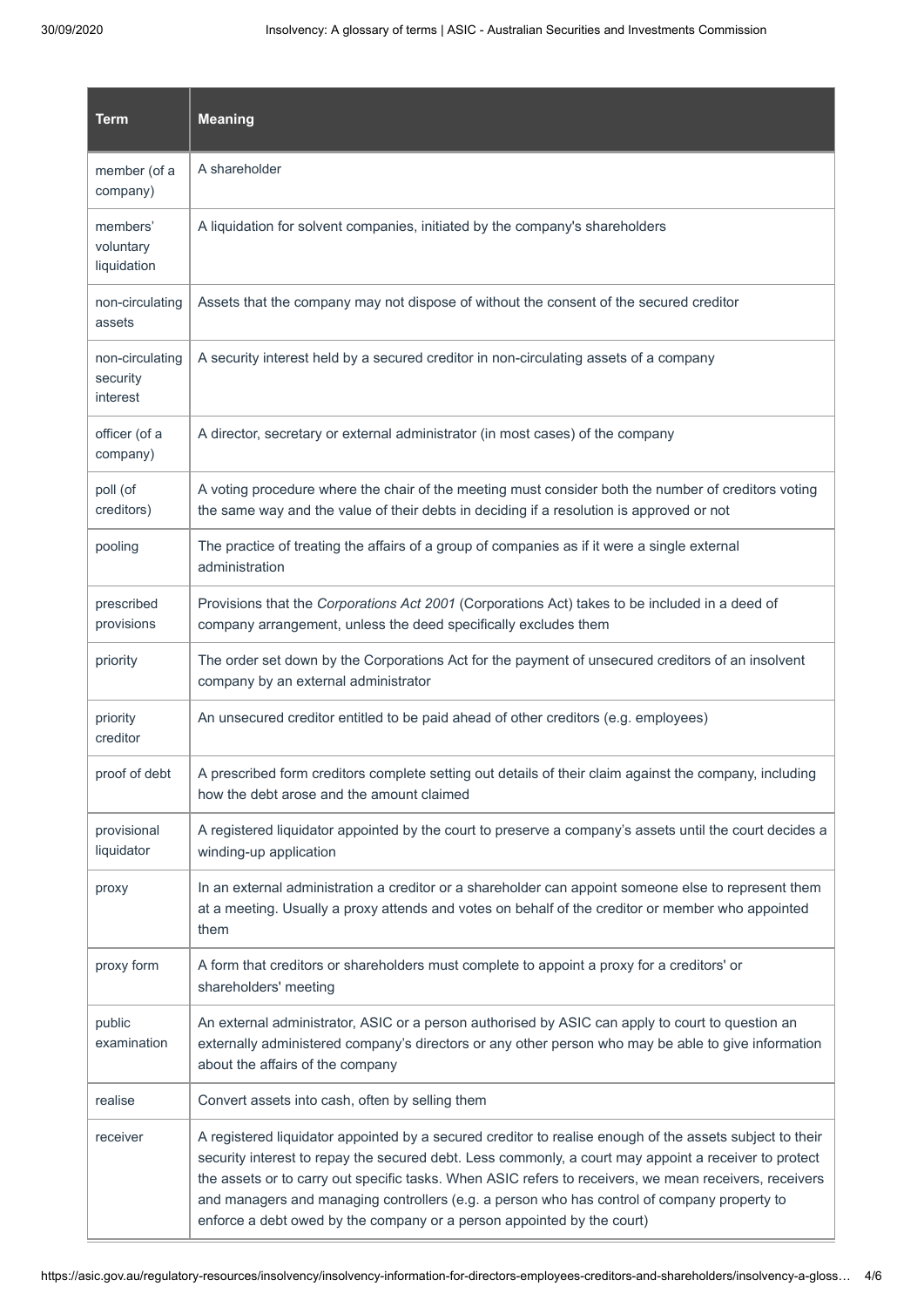| <b>Term</b>                                                          | <b>Meaning</b>                                                                                                                                                                                                                                                                                                                                                                                                                                                            |
|----------------------------------------------------------------------|---------------------------------------------------------------------------------------------------------------------------------------------------------------------------------------------------------------------------------------------------------------------------------------------------------------------------------------------------------------------------------------------------------------------------------------------------------------------------|
| receiver and<br>manager                                              | A receiver who has, under the terms of their appointment, the power to manage the company's affairs                                                                                                                                                                                                                                                                                                                                                                       |
| receivership                                                         | An insolvency procedure where a receiver, or receiver and manager, is appointed over some or all of<br>the company's assets                                                                                                                                                                                                                                                                                                                                               |
| registered<br>liquidator                                             | A suitability qualified person registered by ASIC to practice as a registered liquidator. Only registered<br>liquidators can act as an external administrator of companies                                                                                                                                                                                                                                                                                                |
| Report on<br>Company<br><b>Activities and</b><br>Property<br>(ROCAP) | A prescribed form required to be completed by the directors and secretary of a company in liquidation,<br>voluntary administration or receivership, giving details of the company's assets and liabilities                                                                                                                                                                                                                                                                |
| safe harbour                                                         | Provisions in the Corporations Act giving directors an exemption from insolvent trading liability where<br>they are developing a course(s) of action that is 'reasonably likely' to lead to a 'better outcome' for the<br>company than administration or liquidation. There is a list of factors to be considered by directors in<br>attempting to use the safe harbour provisions and directors should seek appropriate advice from a<br>suitably qualified professional |
| secured<br>creditor                                                  | A creditor who holds a security interest in some or all of a company's property                                                                                                                                                                                                                                                                                                                                                                                           |
| security<br>interest                                                 | A form of security taken by a creditor over company assets, including personal property and real<br>property (previously known as a 'charge'). Personal property of the company includes tangible and<br>intangible property other than real property (e.g. motor vehicles, equipment, intellectual property and<br>company shares). A mortgage and a hire purchase agreement are each a type of security interest                                                        |
| tangible asset                                                       | An asset with a physical form (e.g. stock or real estate)                                                                                                                                                                                                                                                                                                                                                                                                                 |
| trustee                                                              | A person or firm that holds and administers property or assets for the benefit of a third party                                                                                                                                                                                                                                                                                                                                                                           |
| uncommercial<br>transaction                                          | A transaction that was unreasonable for a company to have entered into. It may be set aside by the<br>company's liquidator provided it occurred within two years prior to the winding up, and when the<br>company was insolvent or if the company became insolvent by entering into the transaction                                                                                                                                                                       |
| unfair<br>preference                                                 | A payment made or other benefit given to a creditor by an insolvent company that causes the creditor<br>to be in a more favourable position than other unsecured creditors in a liquidation. The company's<br>liquidator can seek to recover an unfair preference provided it occurred within six months prior to the<br>liquidation, and when the company was insolvent or if the company became insolvent by making the<br>payment or giving the benefit                |
| unsecured<br>creditor                                                | Someone owed money and who does not hold a security interest over a company's property                                                                                                                                                                                                                                                                                                                                                                                    |